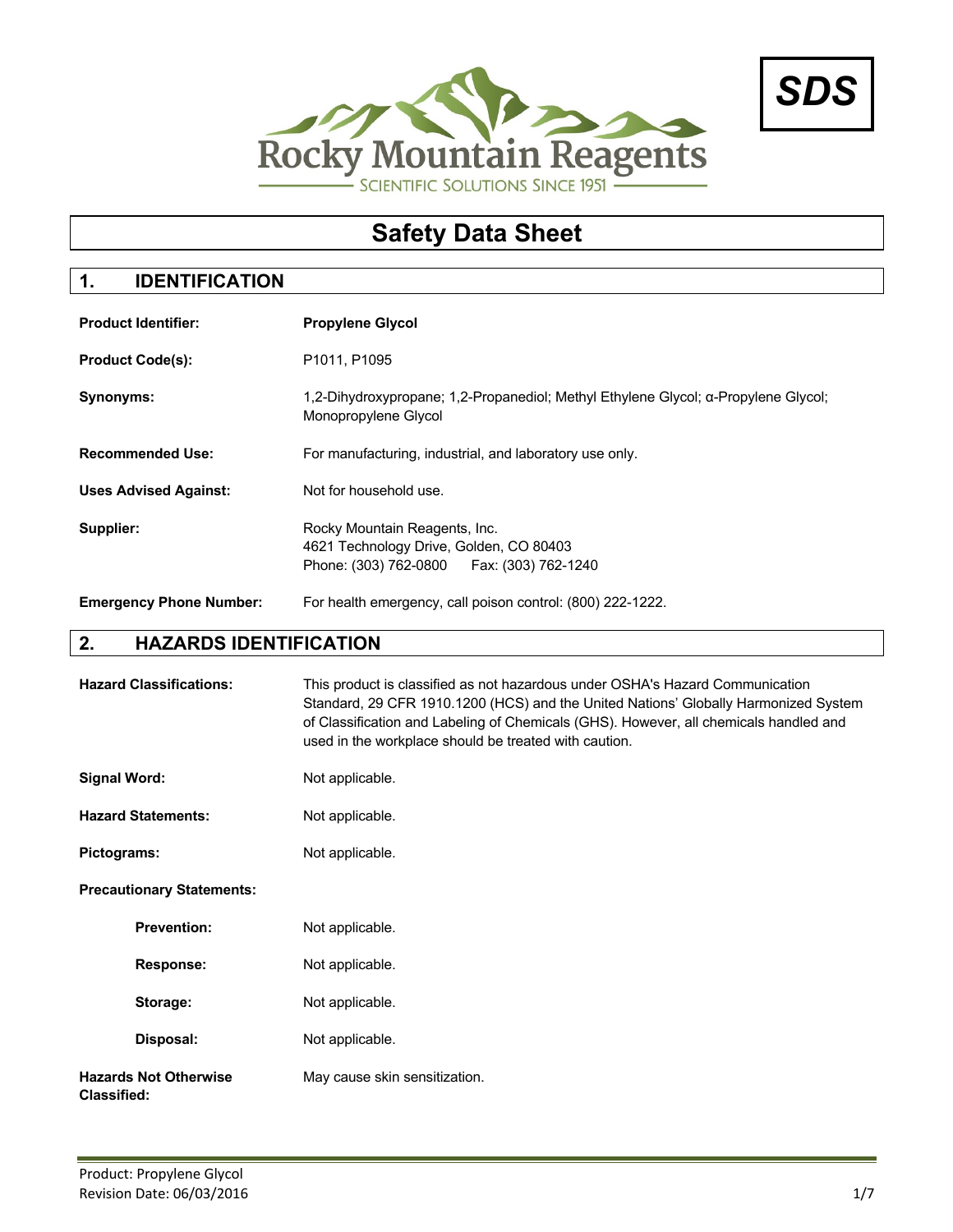### **3. COMPOSITION AND INFORMATION ON INGREDIENTS**

| Component        | <b>Common Name / Synonyms</b> | CAS#    | Chemical Formula   % by Weight                       |             |
|------------------|-------------------------------|---------|------------------------------------------------------|-------------|
| Propylene Glycol | 1,2-Propanediol               | 57-55-6 | $\cdot$ C <sub>3</sub> H <sub>8</sub> O <sub>2</sub> | $\geq 99.5$ |

**Trade Secret Statement:** Not applicable.

#### **4. FIRST AID MEASURES**

#### **First Aid Procedures:**

| Inhalation:                                          | Move to fresh air. If breathing is difficult, give oxygen. If not breathing, give artificial<br>respiration. Get medical attention if symptoms occur.                                                                                                                                 |
|------------------------------------------------------|---------------------------------------------------------------------------------------------------------------------------------------------------------------------------------------------------------------------------------------------------------------------------------------|
| Ingestion:                                           | Do not induce vomiting unless directed to do so by medical personnel. If vomiting occurs,<br>keep head low so that vomit does not enter lungs. Rinse mouth. Never give anything by<br>mouth to an unconscious person. Call a physician or poison control center if symptoms<br>occur. |
| <b>Skin Contact:</b>                                 | Wash skin with plenty of water for at least 15 minutes. Remove contaminated clothing and<br>shoes. Wash clothing before reuse. Get medical attention if symptoms occur.                                                                                                               |
| <b>Eye Contact:</b>                                  | Check for and remove contact lenses. Immediately flush eyes with gentle but large stream<br>of water for at least 15 minutes, lifting lower and upper eyelids occasionally. Get medical<br>attention if symptoms occur.                                                               |
| <b>General Advice:</b>                               | Poison information centers in each state can provide additional assistance for scheduled<br>poisons. Ensure that medical personnel and those providing first aid are aware of the<br>material(s) involved and take precautions to protect themselves.                                 |
| <b>Symptoms and Effects:</b>                         | Inhalation may cause irritation. Ingestion may cause irritation. Skin contact may cause<br>irritation and sensitization. Eye contact may cause irritation.                                                                                                                            |
| Immediate Medical Care/<br><b>Special Treatment:</b> | Not expected to be harmful. Call a physician if feeling unwell or concerned. Treat<br>symptomatically.                                                                                                                                                                                |

## **5. FIREFIGHTING MEASURES**

| <b>Suitable Extinguishing Media:</b>                                         | Water spray, dry powder, alcohol resistant foam, carbon dioxide.                                                                                                                                                                                                                                                                               |
|------------------------------------------------------------------------------|------------------------------------------------------------------------------------------------------------------------------------------------------------------------------------------------------------------------------------------------------------------------------------------------------------------------------------------------|
|                                                                              | Unsuitable Extinguishing Media: Do not use a solid (straight) water stream, as it may scatter and spread fire.                                                                                                                                                                                                                                 |
| <b>Hazardous Combustion</b><br><b>Products:</b>                              | Carbon oxides.                                                                                                                                                                                                                                                                                                                                 |
| <b>Specific Hazards:</b>                                                     | Combustible if exposed to heat or flames. Excessive thermal conditions may cause<br>decomposition, yielding flammable aldehydes and acids.                                                                                                                                                                                                     |
| <b>Special Protective Equipment/</b><br><b>Precautions for Firefighters:</b> | As in any fire, wear MSHA/NIOSH-approved (or equivalent), self-contained, positive-<br>pressure or pressure-demand breathing apparatus and full protective gear. Use water spray<br>to cool unopened containers. Move containers from fire area if you can do so without risk. In<br>the event of fire and/or explosion, do not breathe fumes. |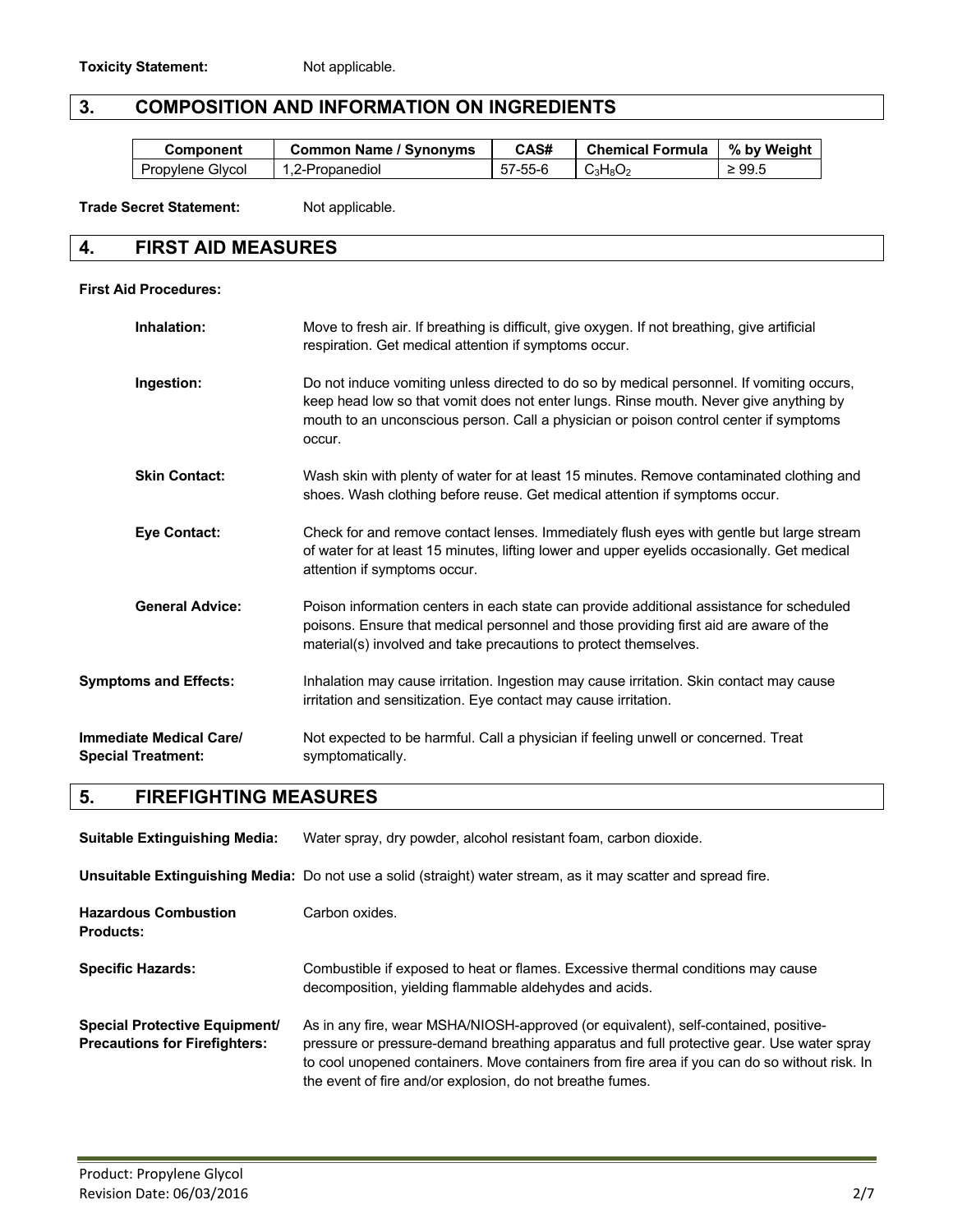### **6. ACCIDENTAL RELEASE MEASURES**

| <b>Personal Precautions and</b><br><b>Protective Equipment:</b> | Isolate hazard area and keep unnecessary and unprotected personnel away from the area<br>of the leak or spill. Remove all sources of ignition. Wear appropriate personal protective<br>equipment (see Section 8). Avoid contact with eyes, skin, clothing, and combustible<br>materials.                                                                                                                     |
|-----------------------------------------------------------------|--------------------------------------------------------------------------------------------------------------------------------------------------------------------------------------------------------------------------------------------------------------------------------------------------------------------------------------------------------------------------------------------------------------|
| <b>Emergency Procedures:</b>                                    | In case of chemical emergency, or if unsure how to address an accidental release, consult a<br>professional (see Section 1).                                                                                                                                                                                                                                                                                 |
| <b>Methods for Containment:</b>                                 | Stop the flow of material, if this is without risk. Prevent entry into waterways, sewer,<br>basements, or confined areas. Dike the spilled material, where this is possible. Keep<br>sources of ignition away from spilled materials. Product should not be released to the<br>environment. Contain and recover liquid when possible.                                                                        |
| <b>Methods for Cleanup:</b>                                     | Keep sources of ignition away from spilled material. Absorb spill with an inert material (e.g.<br>vermiculite, dry sand, earth, cloth, or fleece) and place in a non-combustible container for<br>reclamation or disposal. Do not flush to sewer. Clean contaminated surface thoroughly.<br>Never return spills in original containers for reuse. Clean up in accordance with all<br>applicable regulations. |

#### **7. HANDLING AND STORAGE**

**Handling:** Wear personal protective equipment (see Section 8). Provide sufficient air exchange and/or exhaust in work areas. Avoid contact with skin, eyes, clothing, and sources of ignition. Take precautionary measures against static discharge. To avoid ignition of vapors by static electricity discharge, all metal parts of the equipment must be grounded. Avoid contact with moisture. Do not breathe vapors or spray mist. Do not ingest. When using, do not eat, drink, or smoke. Keep away from incompatible materials (see Section 10). Handle in accordance with good industrial hygiene and safety practice. Wash thoroughly after handling. Observe all warnings and precautions listed for this product.

Storage: Store in a cool, dry, ventilated area. Keep away from heat and sources of ignition. Store in a segregated and approved area away from incompatible materials (see Section 10). Store in original container. Keep containers tightly closed and upright. Keep away from food, drink, and animal feed. Keep out of the reach of children. Comply with all national, state, and local codes pertaining to the storage, handling, dispensing, and disposal of this product.

#### **8. EXPOSURE CONTROLS AND PERSONAL PROTECTION**

**Exposure Limits:** No information found.

**Engineering Controls:** Ensure adequate ventilation. Ventilation rates should be matched to conditions. If applicable, use process enclosures, local exhaust ventilation, or other engineering controls to maintain airborne levels below recommended exposure limits. If exposure limits have not been established, maintain airborne levels to an acceptable level.

**Personal Protective Measures:**

| <b>Eye/Face Protection:</b> | Wear safety glasses with side shields or goggles and a face shield. Maintain approved eye |
|-----------------------------|-------------------------------------------------------------------------------------------|
|                             | wash station and accessible rinse facilities in work area.                                |
|                             |                                                                                           |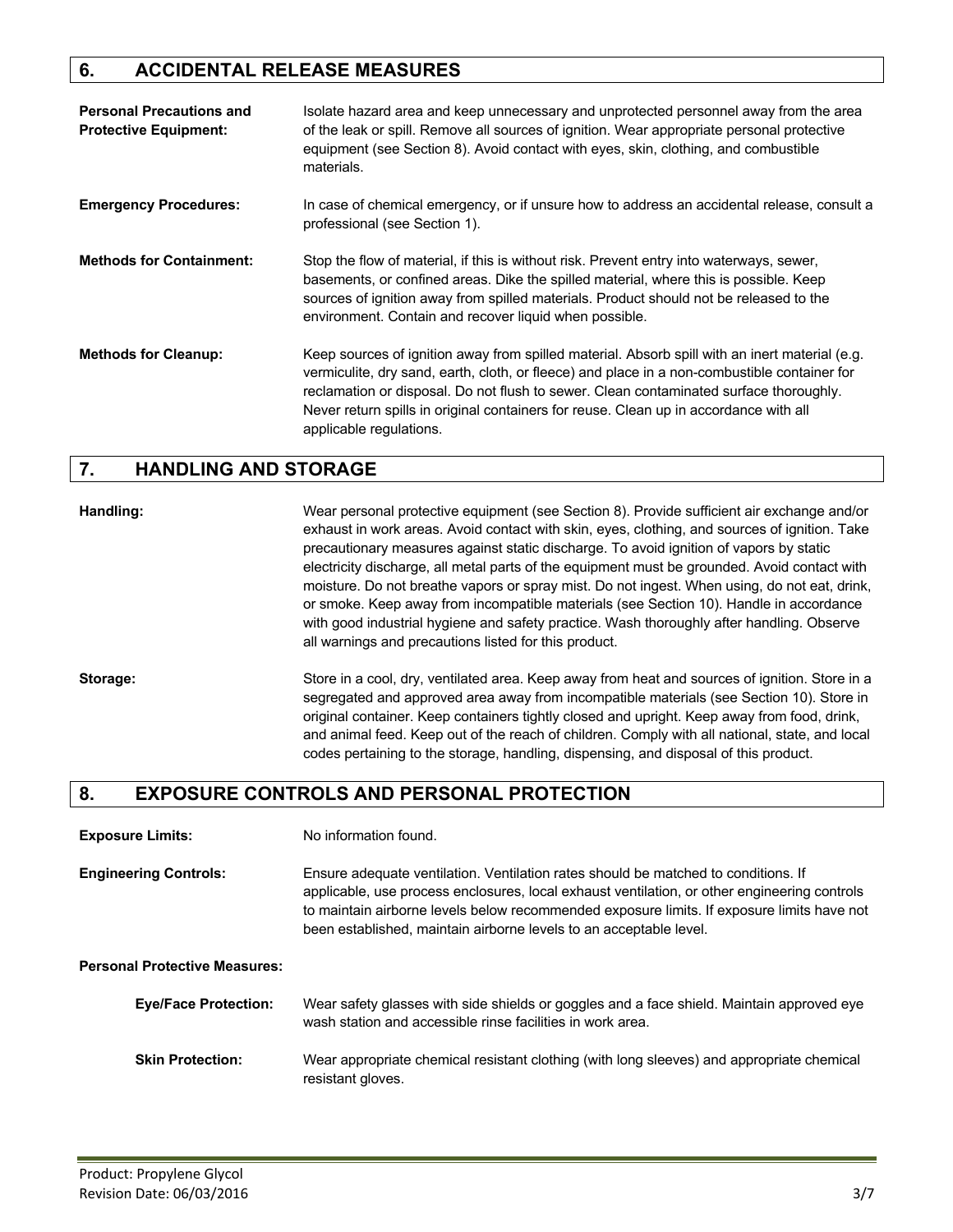**Respiratory Protection:** An air-purifying, NIOSH-approved respirator with appropriate cartridge or canister may be permissible under certain circumstances where airborne concentrations are expected to exceed exposure limits. Use a positive-pressure, air-supplied respirator if there is any potential for an uncontrolled release, if exposure levels are unknown, or if any other circumstances exist where air-purifying respirators may not provide adequate protection.

**for Personal Protective glove manufacturers. Equipment:**

**Specific Requirements** Ensure that glove material is compatible with this product. This information is available from

# **9. PHYSICAL AND CHEMICAL PROPERTIES**

*Unless otherwise indicated, all properties are given at 25 °C and standard pressure.*

| Appearance:                                        | Colorless, transparent, viscous liquid. |
|----------------------------------------------------|-----------------------------------------|
| Odor:                                              | Slight, sweet.                          |
| <b>Odor Threshold:</b>                             | No information found.                   |
| Formula Weight:                                    | 76.10                                   |
| pH:                                                | Neutral (100 g/L aqueous)               |
| <b>Melting/Freezing Point:</b>                     | $-59 °C$                                |
| <b>Boiling Point/Range:</b>                        | 187 °C                                  |
| <b>Decomposition Temperature:</b>                  | No information found.                   |
| <b>Flash Point:</b>                                | 103 °C                                  |
| <b>Auto-ignition Temperature:</b>                  | 371 °C                                  |
| <b>Flammability:</b>                               | Combustible.                            |
| <b>Flammability/Explosive Limits:</b>              | Lower: 2.6% v/v<br>Upper: 12.6% v/v     |
| Solubility:                                        | Miscible with water, acetone.           |
| <b>Vapor Pressure:</b>                             | 0.08 mmHg at 20 °C, 0.129 mmHg at 25 °C |
| <b>Vapor Density:</b>                              | $2.62$ (Air = 1)                        |
| <b>Specific Gravity:</b>                           | 1.035 (Water = 1)                       |
| <b>Evaporation Rate:</b>                           | No information found.                   |
| <b>Viscosity:</b>                                  | 45 mPa s at 20 $\degree$ C              |
| <b>Partition Coefficient</b><br>(n-octanol/water): | $-1.07$                                 |

### **10. STABILITY AND REACTIVITY**

| <b>Reactivity Data:</b>                            | Combustible, See Section 9.                                    |
|----------------------------------------------------|----------------------------------------------------------------|
| <b>Chemical Stability:</b>                         | Stable under normal conditions. Hygroscopic.                   |
| <b>Conditions to Avoid:</b>                        | Heat, flame, sparks, moisture, incompatible materials.         |
| Incompatible Materials:                            | Oxidizing agents, acids, strong reducing agents, strong bases. |
| <b>Hazardous Decomposition</b><br><b>Products:</b> | Carbon oxides, aldehydes, organic acids.                       |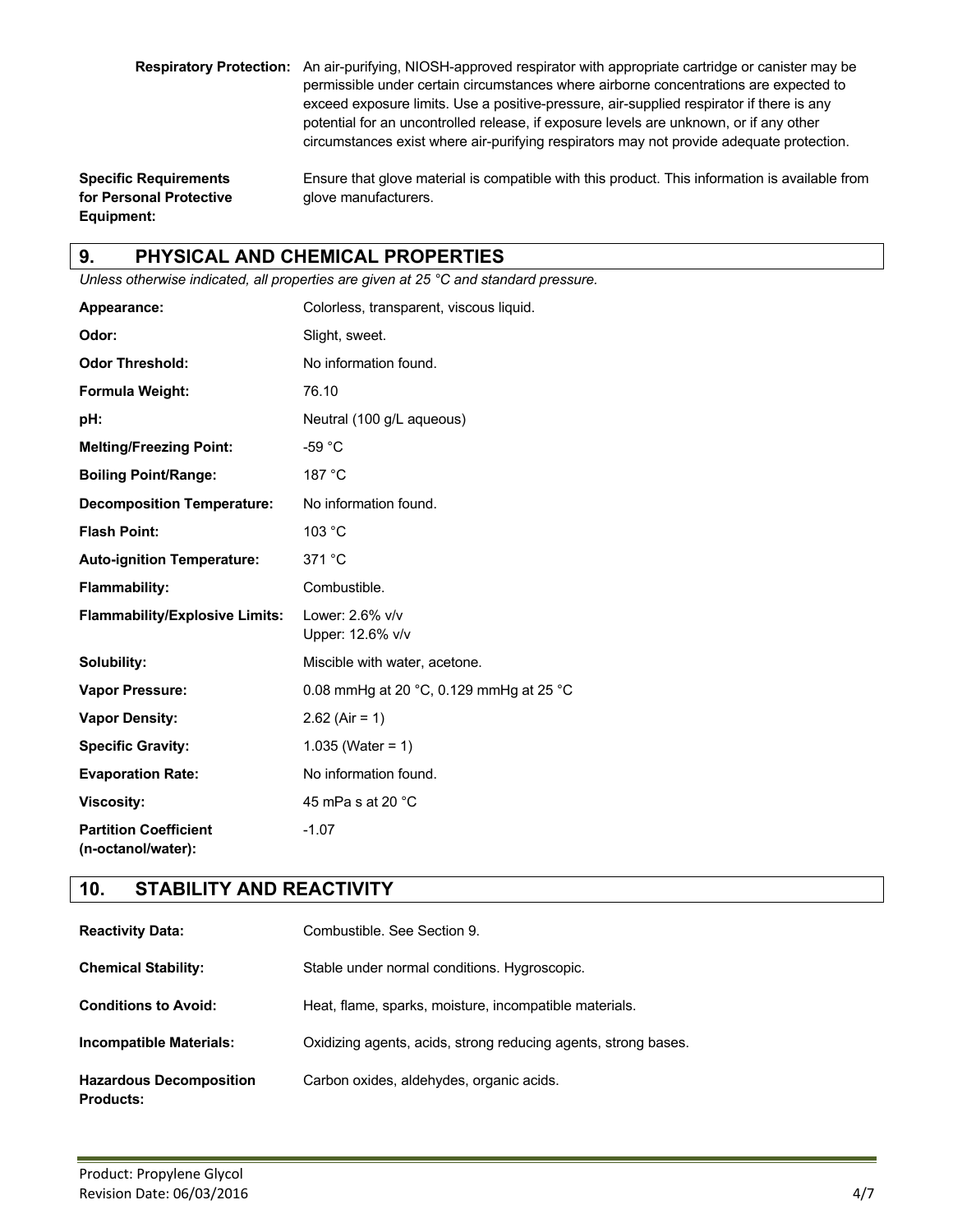**Possibility of Hazardous** May react vigorously, violently, or explosively if exposed to extreme thermal conditions or to **Reactions:** the incompatible materials listed above.

**Hazardous Polymerization:** Will not occur.

#### **11. TOXICOLOGICAL INFORMATION**

| <b>Routes of Exposure:</b>   | Inhalation, ingestion, skin contact, eye contact.                                                                                                       |                                  |
|------------------------------|---------------------------------------------------------------------------------------------------------------------------------------------------------|----------------------------------|
| <b>Acute Effects:</b>        | May cause irritation if swallowed, inhaled, absorbed through the skin, or exposed to the<br>eyes. Excessive ingestion may cause internal organ effects. |                                  |
| <b>Chronic Effects:</b>      | Prolonged or repeated exposure may cause skin sensitization.                                                                                            |                                  |
| <b>Toxicological Data:</b>   | $LD_{50}$ Oral, Rat:<br>LD <sub>50</sub> Dermal, Rabbit:                                                                                                | $> 20,000$ mg/kg<br>20,800 mg/kg |
| <b>Symptoms of Exposure:</b> | Irritation, sensitization, behavioral effects, internal organ effects.                                                                                  |                                  |
| <b>Carcinogenic Effects:</b> | This product is not considered to be a carcinogen by IARC, ACGIH, NTP, or OSHA.                                                                         |                                  |

### **12. ECOLOGICAL INFORMATION**

| <b>Ecotoxicological Data:</b>         | $LC_{50}$ Water Flea (Daphnia magna):<br>>10,000 mg/L 48 h<br>LC <sub>50</sub> Rainbow Trout (Oncorhynchus mykiss): 40,613 mg/L 96 h                                               |  |
|---------------------------------------|------------------------------------------------------------------------------------------------------------------------------------------------------------------------------------|--|
| <b>Persistence and Degradability:</b> | Readily biodegradable. Will not bioaccumulate.                                                                                                                                     |  |
| <b>Environmental Effects:</b>         | Not expected to be hazardous to the environment. However, the possibility of an<br>environmental hazard cannot be excluded in the event of unprofessional handling or<br>disposal. |  |
|                                       | Partition Coefficient (n-octanol/water):<br>$-1.07$                                                                                                                                |  |

#### **13. DISPOSAL INFORMATION**

| <b>Disposal Instructions:</b>  | Dispose of this material and its container to hazardous or special waste collection point.<br>Minimize exposure to product waste (see Section 8). Do not dispose unused waste down<br>drains or into sewers. All wastes must be handled in accordance with local, state, and<br>federal regulations. |
|--------------------------------|------------------------------------------------------------------------------------------------------------------------------------------------------------------------------------------------------------------------------------------------------------------------------------------------------|
| <b>Contaminated Packaging:</b> | Because emptied containers retain product residue, follow label warnings even after<br>container is emptied. Offer rinsed packaging material to local recycling facilities.                                                                                                                          |

Waste Codes: No information found.

| <b>TRANSPORT INFORMATION</b><br>14. |  |  |
|-------------------------------------|--|--|
|-------------------------------------|--|--|

| DOT:                                               | Not regulated.        |
|----------------------------------------------------|-----------------------|
| <b>Environmental Hazard</b><br><b>Regulations:</b> | No information found. |
|                                                    |                       |

**Other Transport Precautions:** No information found.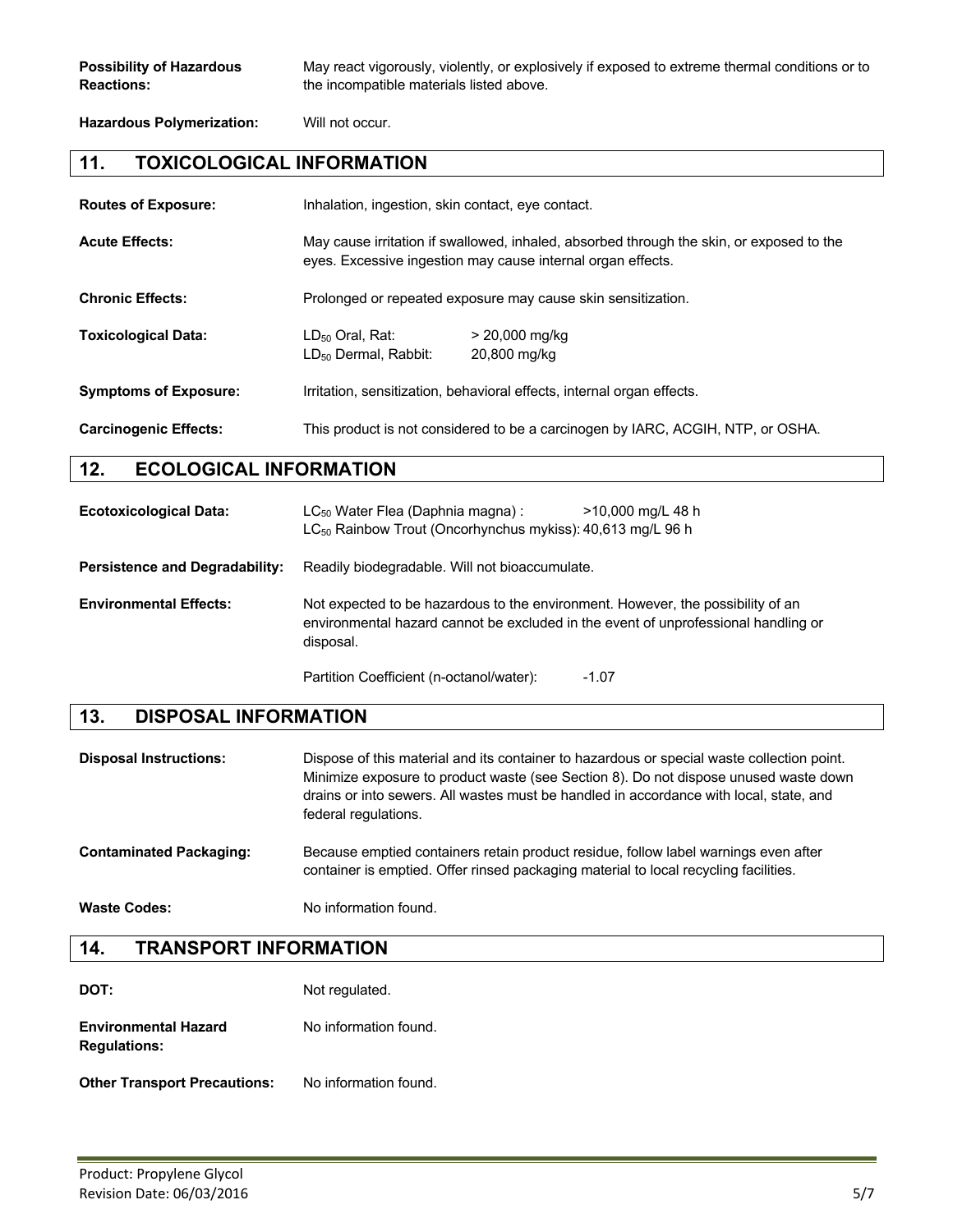### **15. REGULATORY INFORMATION**

#### **U.S. Federal Regulations**:

| <b>OSHA:</b>           | This product is not considered a "Hazardous Chemical" as defined by the OSHA Hazard<br>Communication Standard, 29 CFR 1910, 1200. |
|------------------------|-----------------------------------------------------------------------------------------------------------------------------------|
| <b>TSCA Inventory:</b> | All components of this product are on the U.S. TSCA Inventory.                                                                    |

**U.S. EPCRA (SARA Title III):**

Section 302: Not applicable.

| <b>Sections 311/312:</b> | <b>Hazard Category</b>           | List (Yes/No) |
|--------------------------|----------------------------------|---------------|
|                          | Section 311 - Hazardous Chemical | No            |
|                          | Immediate Hazard                 | <b>No</b>     |
|                          | Delayed Hazard                   | <b>No</b>     |
|                          | Fire Hazard                      | No            |
|                          | <b>Pressure Hazard</b>           | No            |
|                          | <b>Reactivity Hazard</b>         | No            |

Section 313: Not applicable.

#### **CERCLA Reportable Quantities:** Not applicable.

#### **International Inventories:**

| <b>Country or Region</b> | <b>Inventory Name</b>                                                     | On Inventory (Yes/No)* |
|--------------------------|---------------------------------------------------------------------------|------------------------|
| Australia                | Australian Inventory of Chemical Substances (AICS)                        | Yes                    |
| Canada                   | Domestic Substances List (DSL)                                            | Yes                    |
| Canada                   | Non-Domestic Substances List (NDSL)                                       | No.                    |
| China                    | Inventory of Existing Chemical Substances in China (IECSC)                | Yes                    |
| Europe                   | European Inventory of Existing Commercial Chemical Substances<br>(EINECS) | Yes                    |
| Europe                   | European List of Notified Chemical Substances (ELINCS)                    | No.                    |
| Japan                    | Inventory of Existing and New Chemical Substances (ENCS)                  | Yes                    |
| Korea                    | Existing Chemicals List (ECL)                                             | Yes                    |
| <b>Philippines</b>       | Philippine Inventory of Chemicals and Chemical Substances (PICCS)         | Yes                    |

\*A "Yes" indicates that the listed component(s) of this product comply with the inventory requirements administered by the governing country or region.